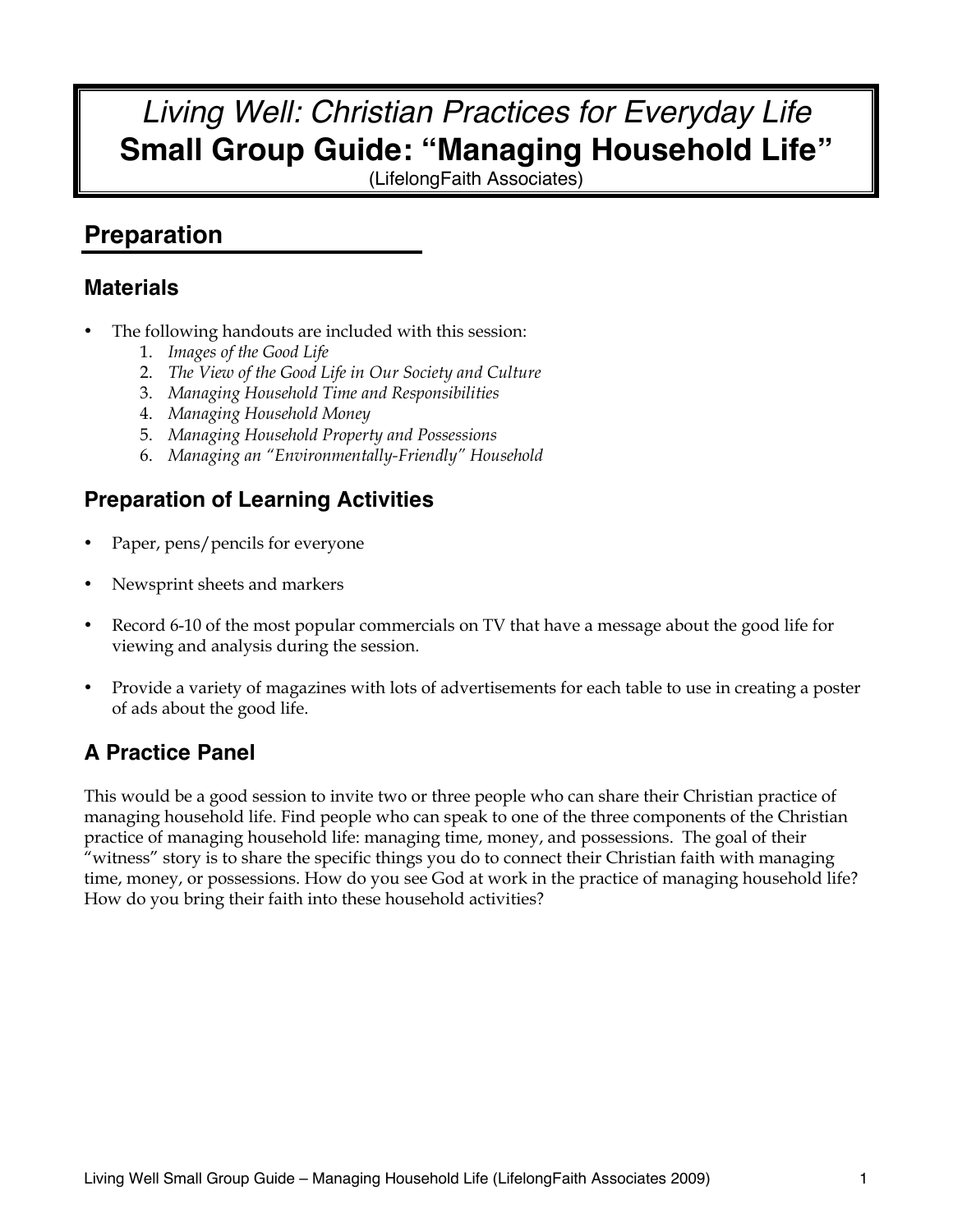# **Small Group Plan**

## **Part 1.** *Yearning***: Stories of Managing Household Life**

Have some present this introduction to the session (from page 8.2 and 8.4 in *Living Well*):

*It wasn't so long ago that the home was the center of our lives and society. A lot has changed in the past fifty or sixty years. Today, managing our household life seems to have gotten lost in the sea of other commitments and activities outside the home. Yet, each of us hungers for the stability of a home life that gives our lives order and nurtures loving relationships.*

*There was a time when, for most people, nearly everything happened at home. All of the important things like falling in love, births, parties, deaths, funerals, work, education, health care, employment, food production, and even waste management were primarily family responsibilities. There were no birthing rooms, party centers, funeral homes, factories, office buildings or extensive government programs. And up until the last two hundred years or so, most communities had no formal schooling or hospital facilities. Managing household life was the center of society. Today it is not unusual for women and men to feel a bit embarrassed when you admit that you spend their days keeping house.*

Read or present the three opening stories, "The Challenge of Making a Home," "Multi-Tasking," and "Backyard Camping," on pages 8.2—8.3 in *Living Well*. Use a different reader for each story.

After reading or hearing the stories share your feelings and thoughts with the group using the following four questions:

- What were you feelings as you heard the three stories?
- What story was most meaningful for you? Which one spoke to you?
- What's the best part of managing household life today?
- What's most challenging or difficult about managing household life today?

## **Part 2.** *Reflecting*

### **1. Reflecting—The Good Life**

#### **Part 1. Your View of the Good Life**

Using the handout, *Images of the Good Life*, identify what the "good life" means to you. Check off the items that represent your current view of the good life—what you actually believe and practice, not what you think you should believe! Add your own descriptions of the good life in the blank spaces.

After everyone has completed the handout, share your list with the group and take one or two of the most important items and explain to the group why it is important.

#### **Part 2. The View of the Good Life in our Society and Culture**

Have someone introduce the activity:

*What does our popular culture and society tell us about good life? In this next activity we are going to explore what we can learn about the good life from advertisements and TV commercials. First we are going to examine commercials and the messages that you send to us.*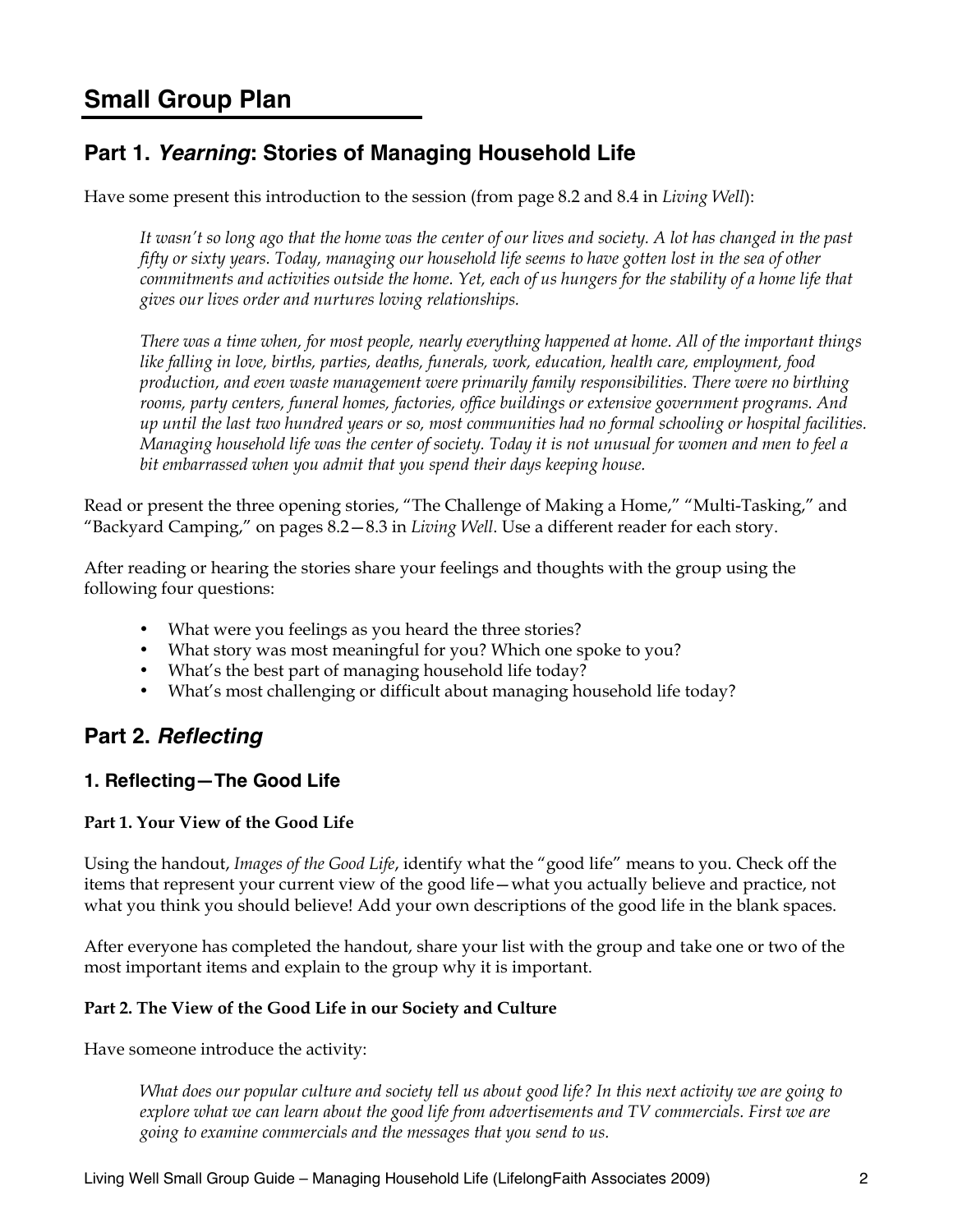After you watch each of the video presentations of the commercials, use the handout, *The View of the Good Life in our Society and Culture*, work as a group to identify two or three central messages about the "Good Life" your found in the commercial. Do this for each commercial.

Now review the magazines to identify images that the group thinks are especially good at portraying images of the good life. Discuss the images and select up to 5-6 of the best ads. Remove these ads from the magazine or newspaper. Write the name of the ads on the handout, and, together as a group, identify the key message it is teaching about the "Good Life."

Conclude the activity by sharing what you have learned by discussing the following questions:

- How do the commercials and advertisements present a picture of the good life? How do you feel about what you have seen?
- If you had these products, what difference would it make in your life? What did these advertisements try to convince you that you personally need in order to have the good life? Do you really need this?

### **2. Reflection Activity for Managing Household Time and Responsibilities**

Have someone introduce the managing time activity (found on page 8.5 of *Living Well*):

*There never seems to be enough time. Yet, each of us has 24 hours to allocate each day. It's not how much time we have. It's how we spend our time. We all have 168 hours each week to spend. Use the chart on he handout to analyze how your household spends its time in a typical week. Do you best to estimate how much time you spend on the activities listed below, then add other activities particular to your household. Try to get close to 168 hours.* 

Use the handout, *Managing Household Time and Responsibilities*, to analyze how you (and your household) manage time. Then reflect on your time chart using the following questions.

- 1. What does your use of time say about your priorities?
- 2. How well does your current allocation of time reflect your hopes and dreams for your life together? How does your use of time reflect your values and what you most deeply believe?
- 3. What are the blessings in your use of time each week?
- 4. What are the stressors in your use of time each week?
- 5. What would you change?

Share your insights about managing time with the whole group. Be sure to share at least one thing you would change about your time use.

### **4. Reflection Activity for Managing Household Money**

Have some introduce the managing household money activity (found on page 8.5 of *Living Well*):

*How we spend our money says a lot about what's important in life. There are the essential expenses, such as housing, food, utilities, and transportation. But there are also nonessential or "it would be nice" expenses, such as new clothes or entertainment. Draw a pie chart (below) that indicates the percentage of your household's money that is spent on essential expenses and the percentage that is spent on nonessential items. Identify what nonessentials you actually spend money on.*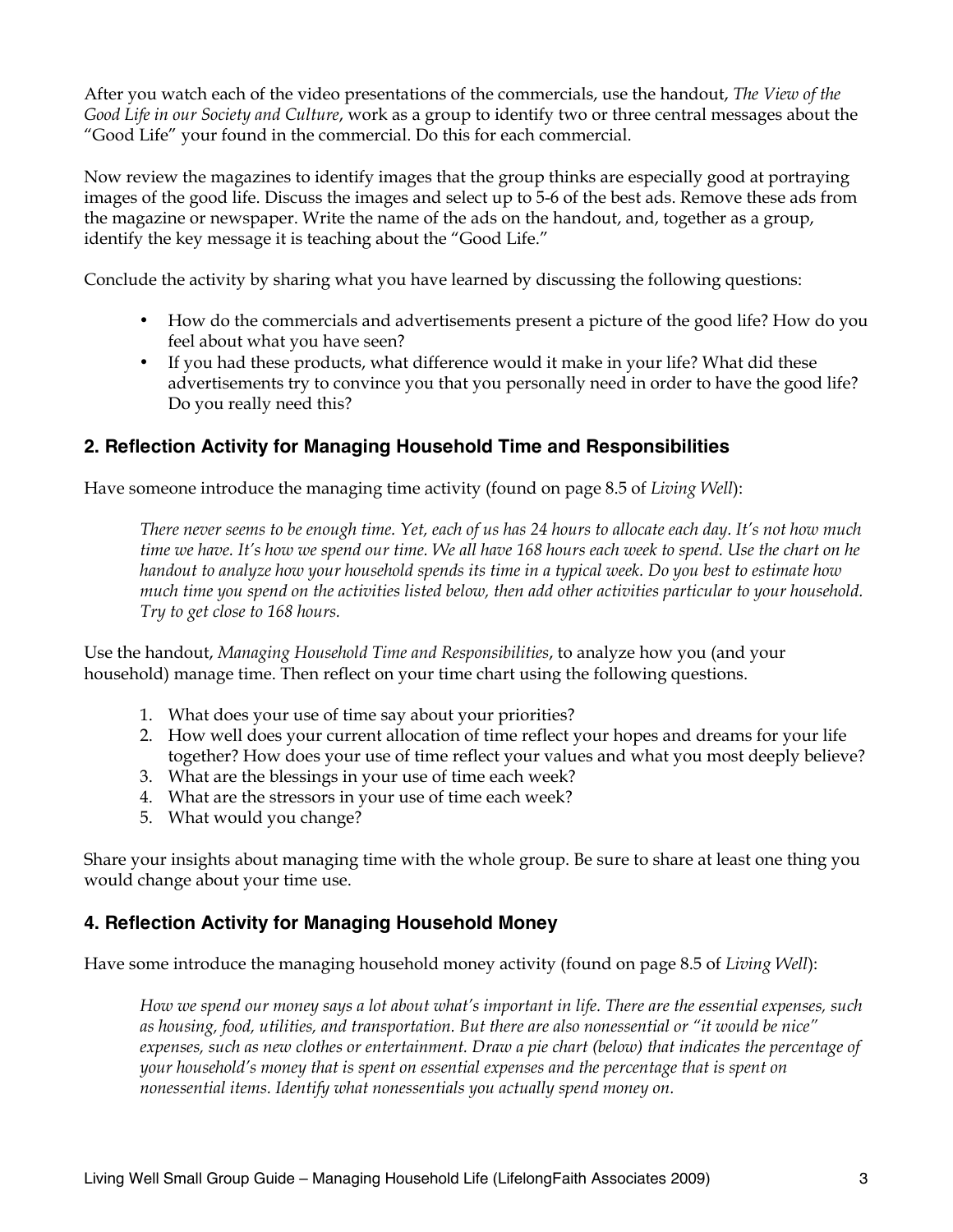Use the handout, *Managing Household Money,* to develop a pie chart of your essential and nonessential expenses. Then analyze your pie chart using the following questions.

- 1. What does your use of money say about your priorities?
- 2. How does your use of money reflect your values and what you most deeply believe?
- 3. What are the blessings in your use of money?
- 4. What are the stressors?
- 5. What would you change in your allocation of money?

Share your insights about managing money with the whole group. Be sure to share at least one thing you would change about your management of money.

### **5. Reflection Activity for Managing Household Property and Possessions**

Have someone introduce the managing household property and possessions activity (found on page 8.6 of *Living Well*):

*Think about your material possessions and identify those possessions that you consider essential for household life, that are desirable but optional, and that are nonessential. Use the chart to list examples in each category.* 

Use the handout, *Managing Household Property and Possessions,* to analyze your "stuff." Then analyze your chart using the following questions.

- 1. What do your material possessions say about your priorities?
- 2. How do your material possessions reflect your values and what you most deeply believe?
- 3. What would you change?

Share your insights about managing possessions with the whole group. Be sure to share at least one thing you would change about your management of possessions.

Now do an analysis of your next purchase using the instructions on the handout, *Managing Household Property and Possessions*.

## **Part 3.** *Exploring***: The Christian Practice of Managing Household Life**

The Exploring section of the "Managing Household Life" chapter on pages 8.8—8.11 in *Living Well* presents biblical teaching about managing time, money, and possessions.

Divide into three teams. Have each team take one of three aspects of managing household life: time, money, and possessions.

Begin by reading "How Do You Manage Household Life?" on page 8.8 in Living Well. Then read the text for your assignment from *Living Well* and develop your presentation summarizing the biblical teaching and commentary for time or money or possessions. Give your presentation to the group.

- 1. Managing Our Time (page 8.9)
- 2. Managing Our Money (pages 8.9-810)
- 3. Managing Our Property and Possessions (page 8.11)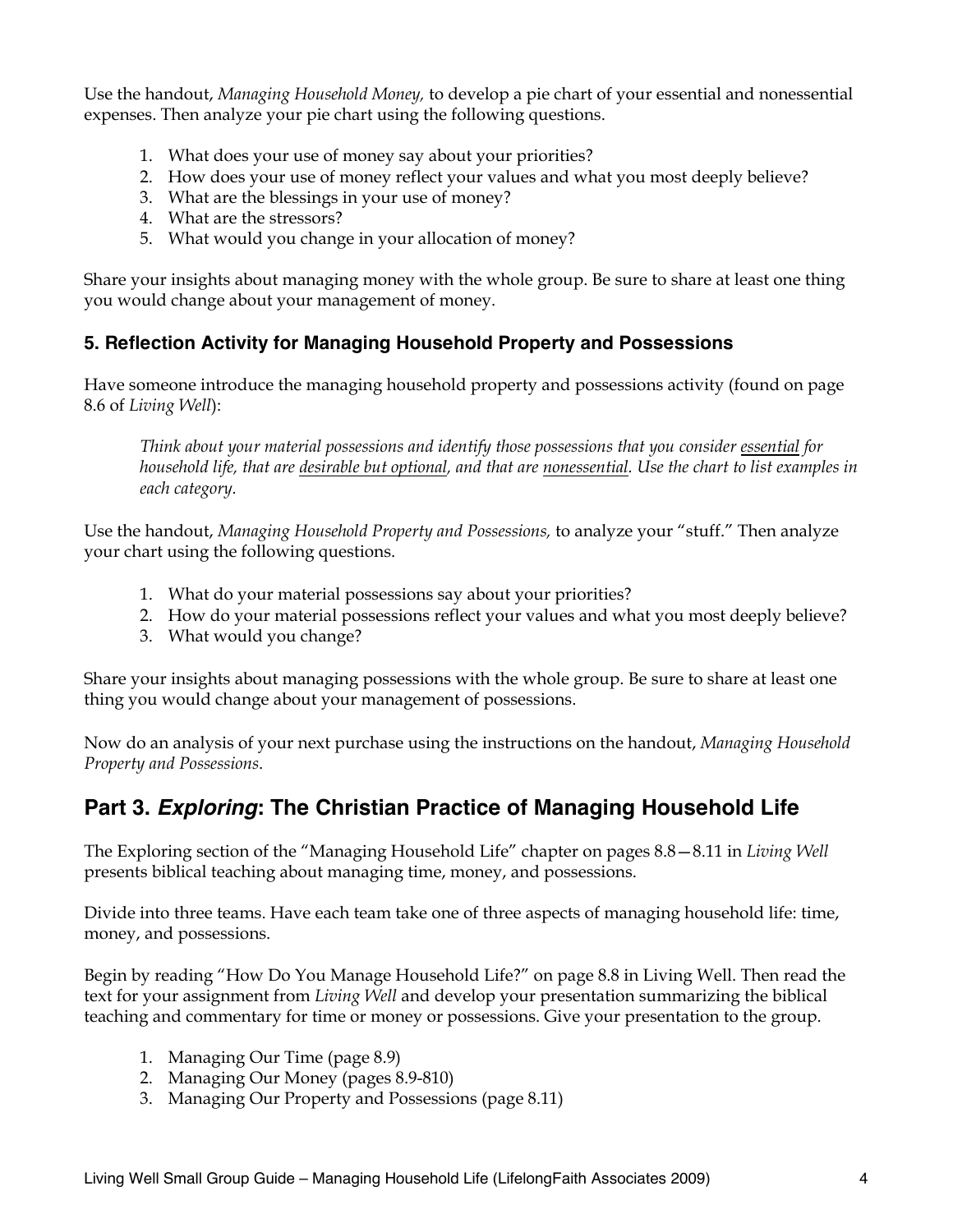After the presentations share your thoughts using the following questions. Take the first question and have each person share on that question before moving to the second and then the third question.

- 1. What did you learn about the Christian teaching on managing time that can be beneficial for you (and your household)? How were you affirmed by the biblical teaching? How were you challenged?
- 2. What did you learn about the Christian teaching on managing money that can be beneficial for you (and your household)? How were you affirmed by the biblical teaching? How were you challenged?
- 3. What did you learn about the Christian teaching on managing possessions that can be beneficial for you (and your household)? How were you affirmed by the biblical teaching? How were you challenged?

## **Part 4.** *Living***: Application of the Christian Practice of Managing Household Life to Daily Life**

### **1. Optional Activity: A Practice Panel**

## **2. Ideas for Living the Christian Practice of Managing Household Life**

Organize three teams to develop ideas and strategies for the Christian practice of managing household life: time, money, and possessions. Each team is going to work together to develop strategies and ideas that flow from the biblical teaching for living the Christian practice of managing household life in their area (time, money, possessions). The goal is to develop specific ways people can connect their Christian faith with managing time, money, or possessions, see God at work in the practice of managing household life, and bring their faith into these household activities.

Begin by reviewing the strategies for your area (time, money, possessions) on pages 8.12-8.14 in the *Living Well* book.

### Managing Time

- Re-evaluate your current use of time
- Budgeting household time
- Develop a family or household schedule
- Making room for priorities
- Time budgeting for children

#### Managing Money

- Re-evaluate your current use of money
- Budgeting
- Checkbook examination of conscience
- Alternative Christmas giving
- Gifts that give

#### Managing Property

- Sharing our stuff
- Sharing the outdoors
- Share the responsibility to care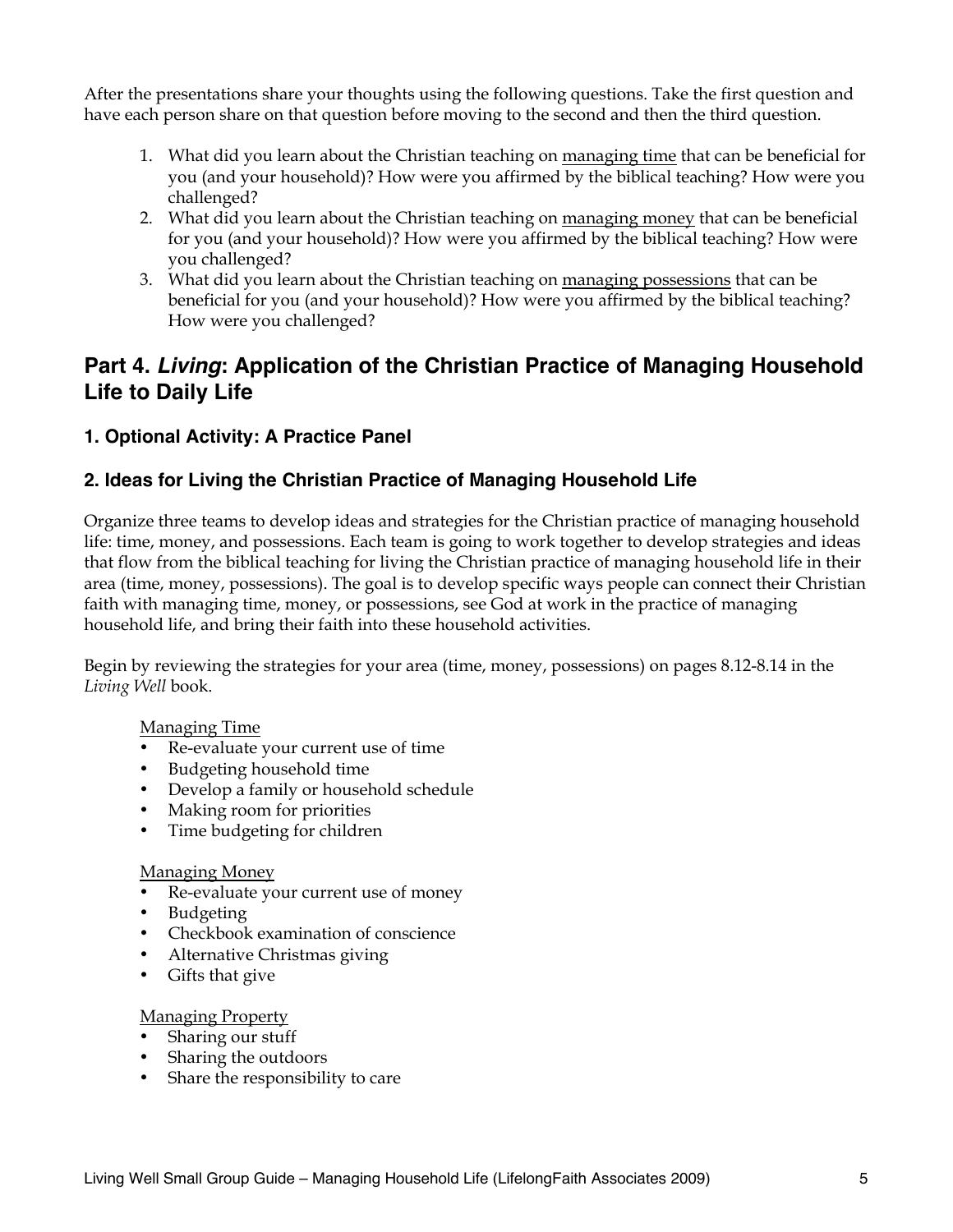Develop your ideas and strategies and record them on newsprint. Present your list to the whole group and invite additional suggestions from group members.

## **3. An Environmental Audit**

Before moving to your own action plan, conduct an "environmental audit" of your household using the handout, *Managing an "Environmentally-Friendly" Household* (see page 8.15 in *Living Well*). Identify what you are already doing and things you can begin doing to live in an "environmentally-friendly" household. Your new ideas can become part of your action plan.

### **4. Integrating the Christian Practice of Managing Household Life into Daily Life**

Now create an action plan for living the Christian practice of managing household life. Review the ideas that were presented in the *Living Well* book, and on the newsprint sheets from the prior activity. Consider ways you can improve how you live the Christian practice of managing household life. Use the following process to guide your planning:

- 1. List 2-3 actions you would like to take to live the Christian practice of Managing Household Life (time, money, possessions) as an individual or household.
- 2. Describe what you will do to put each action into practice, and the steps you will take to ensure that it will happen.

Conclude by sharing one action idea with your group.

## **Part 5.** *Praying*

Use the prayer on page 8.16 in *Living Well* to close the session or the prayer service below.

#### **Prayer Service**

Leader

Let us pray through our households in the name of the God who gracefully manages the great household of creation. We will respond to each prayer with "We thank you, Lord."

Reader

We pray through our kitchens, the place where we prepare the food that sustains our lives. For the goodness of kitchen work, we pray to the Lord.

All

We thank you, Lord.

#### Reader

We pray through our mealtime table, the place where we give and receive physical, emotional, intellectual and spiritual nourishment. For the abundant and generous sharing at our tables, we pray to the Lord.

#### All

We thank you, Lord.

#### Reader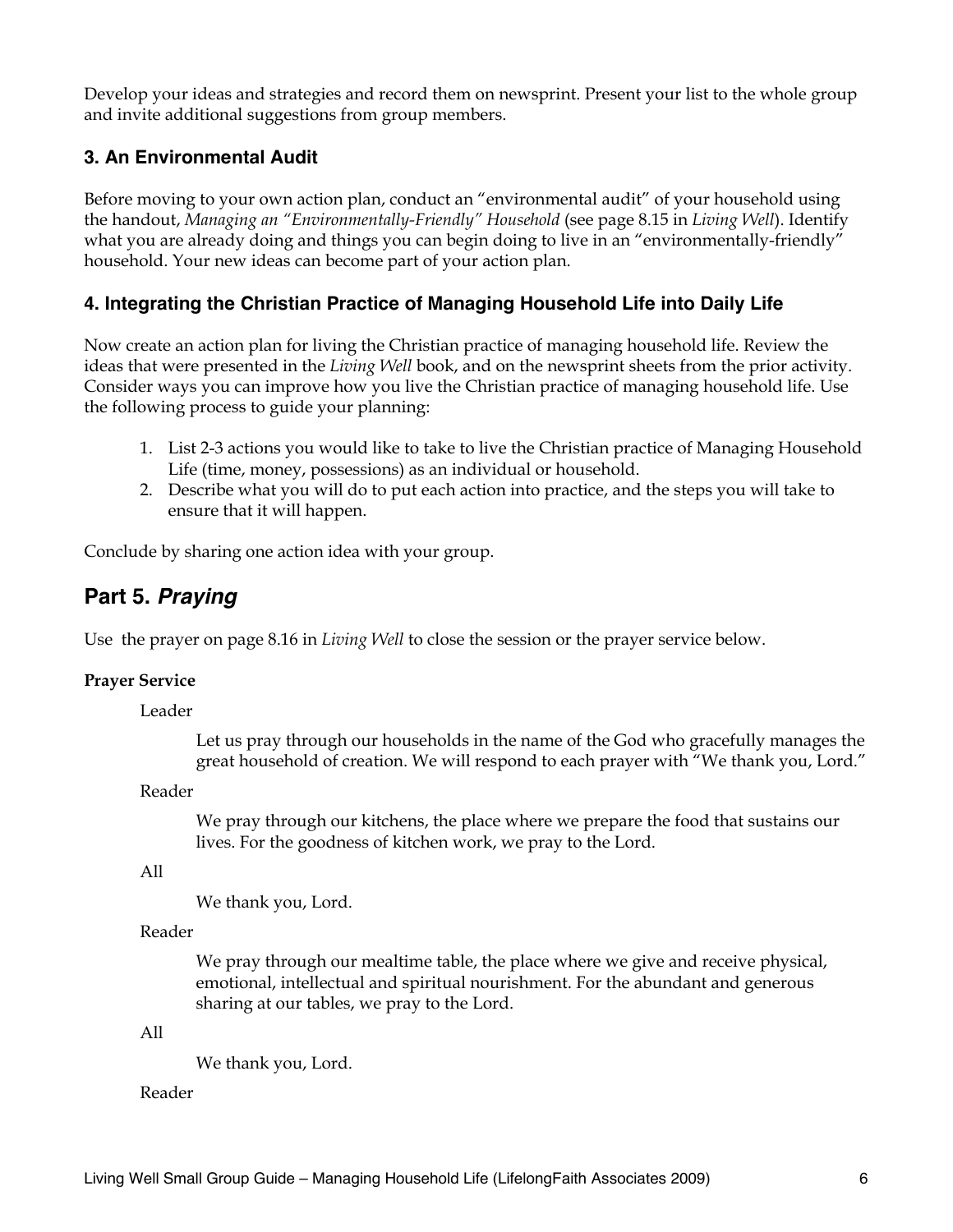We pray through our living rooms and family rooms, the place where we gather to build relationships. For the laughter and tears that encourage and heal us, we pray to the Lord.

#### All

We thank you, Lord.

#### Reader

We pray through our bathrooms, the place where we begin and end our days. For the cleansing and refreshing that revitalizes us, we pray to the Lord.

#### All

We thank you, Lord.

#### Reader

We pray through our bedrooms, the place where God speaks in our dreams. For restful sleep that keeps our lives in balance, we pray to the Lord.

#### All

We thank you, Lord.

#### Leader

Our houses and apartments are holy places when we manage them with love, joy and gratitude. May we practice the ways of love in our households every day so that our saving faith will flood our neighborhoods with God's presence. We pray in the name of our God who promises to have many rooms for us in the household of the Father, the Son and the Holy Spirit.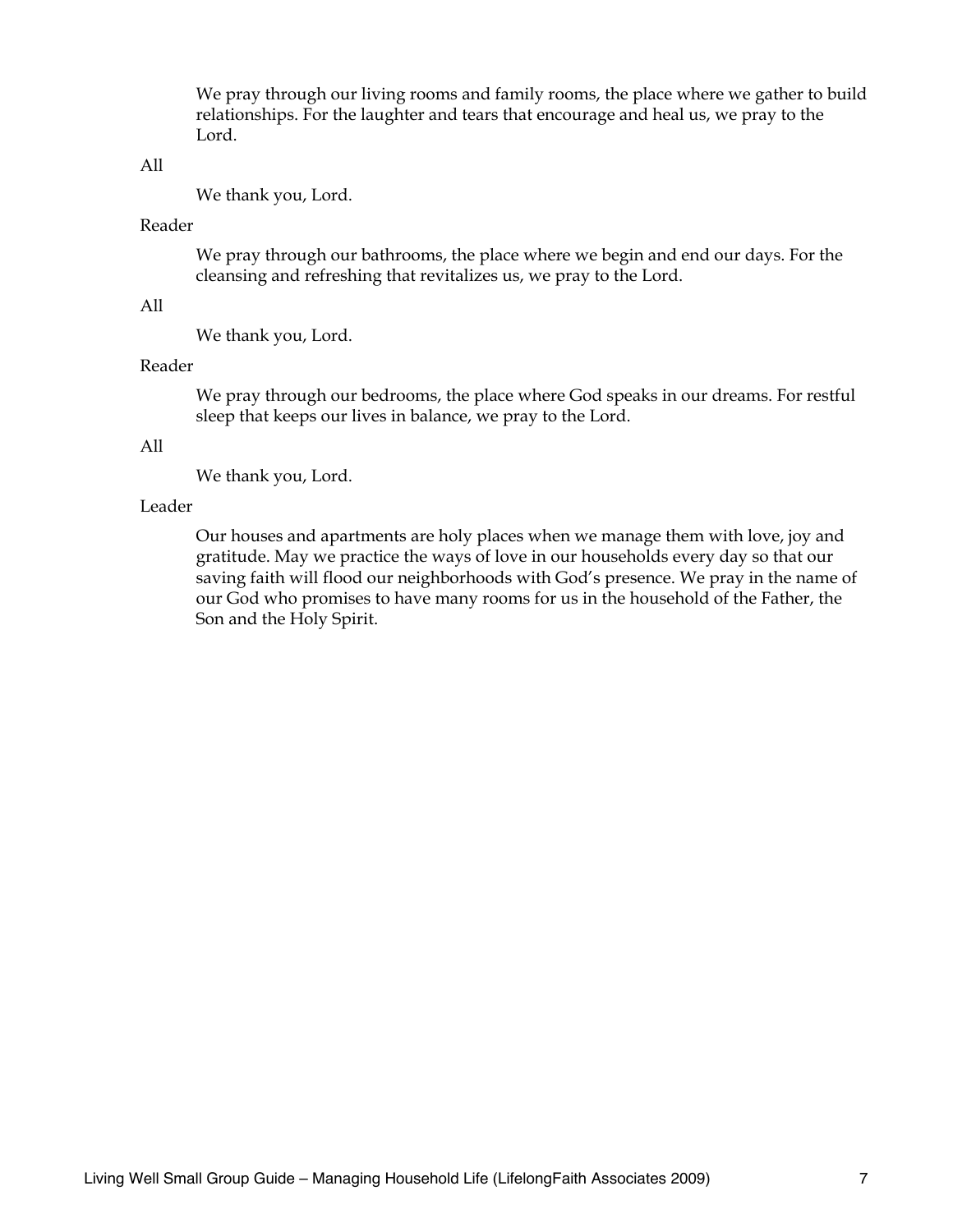# **Images of the Good Life**

What does the "good life" mean for you or your family? Check off the items that represent your view of the good life. Feel free to add new items of the good life that are important for you or your family?

- $\Box$  Owning a nice home
- $\Box$  Having a new car
- $\Box$  A loving family
- $\Box$  Financial security
- $\Box$  A pension
- $\Box$  Medical insurance
- $\Box$  Having the latest high tech consumer product (HD televisions, I-pods, computer)
- $\Box$  Having (or getting) a good education
- $\Box$  Having a good paying job
- **D** Having friends
- $\Box$  Playing sports
- **D** Good health
- □ Volunteering time to help people
- **D** Recreation
- $\Box$  Spending time together as a family (e.g., family meals, holidays, family activities)
- $\Box$  Participating actively in the life of the church (e.g., Sunday Mass, programs, gatherings)
- **T** Taking a vacation once or more each year
- $\Box$  Buying the newest fashion clothes
- $\Box$  Being physically fit
- $\Box$  Having time for entertainment, such as going to the movies or concerts
- $\Box$  Having new toys or games or music or movie DVDs

Add other items that are important to you or your family?

|                |  |                                                                                                                                                                                                                                      | $\blacksquare$ . The contract of the contract of the contract of the contract of the contract of the contract of the contract of the contract of the contract of the contract of the contract of the contract of the contract of the |  |
|----------------|--|--------------------------------------------------------------------------------------------------------------------------------------------------------------------------------------------------------------------------------------|--------------------------------------------------------------------------------------------------------------------------------------------------------------------------------------------------------------------------------------|--|
| $\blacksquare$ |  |                                                                                                                                                                                                                                      |                                                                                                                                                                                                                                      |  |
|                |  | $\blacksquare$ . The contract of the contract of the contract of the contract of the contract of the contract of the contract of the contract of the contract of the contract of the contract of the contract of the contract of the |                                                                                                                                                                                                                                      |  |
| $\blacksquare$ |  |                                                                                                                                                                                                                                      |                                                                                                                                                                                                                                      |  |
|                |  |                                                                                                                                                                                                                                      |                                                                                                                                                                                                                                      |  |
|                |  |                                                                                                                                                                                                                                      |                                                                                                                                                                                                                                      |  |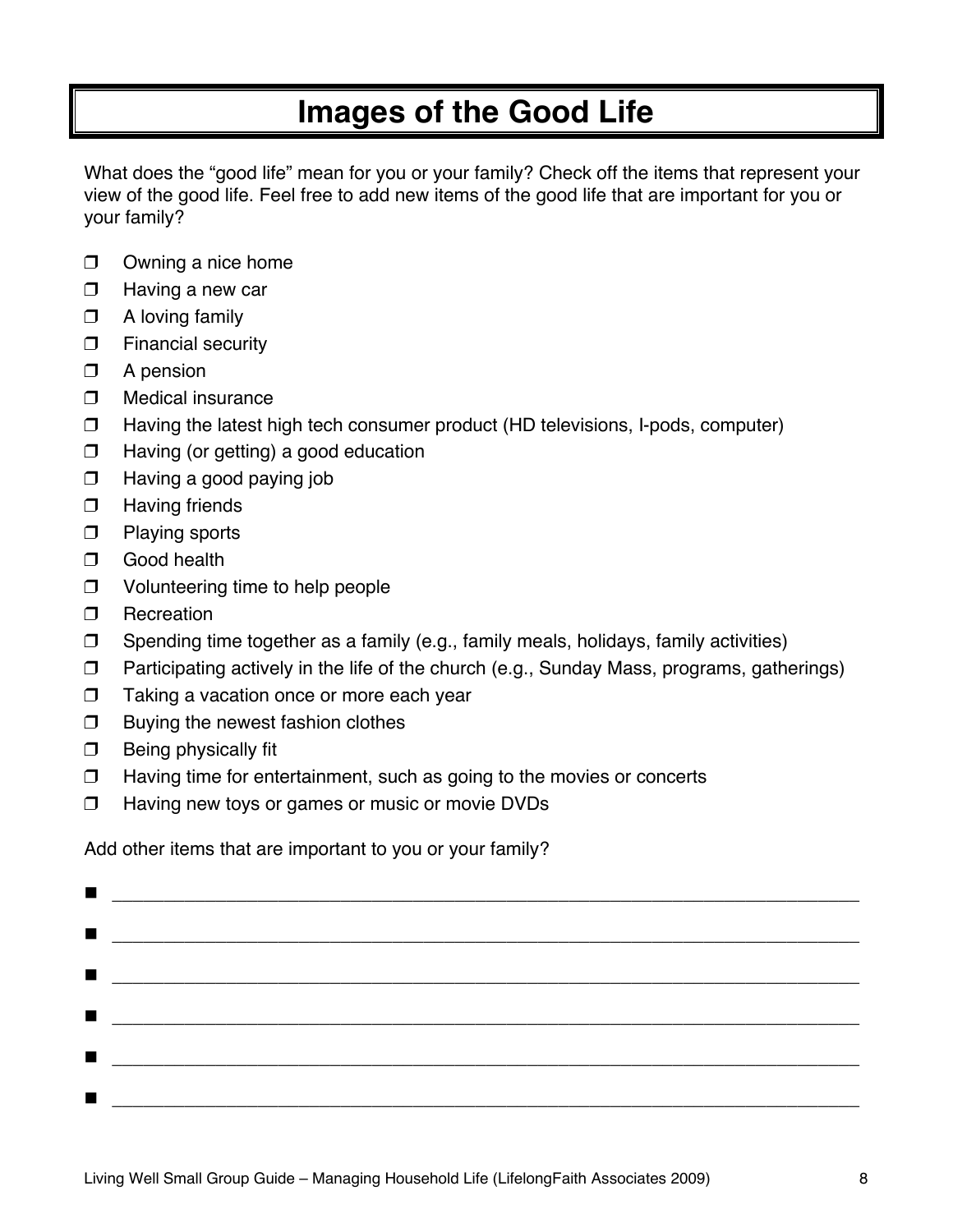# **The View of the Good Life in Our Society & Culture**

## **The Messages**

Identify the products and message advertised in the TV commercials and magazine ads.

| <b>Product</b> | <b>Message/Values about the Good Life</b> |
|----------------|-------------------------------------------|
|                |                                           |
|                |                                           |
|                |                                           |
|                |                                           |
|                |                                           |
|                |                                           |
|                |                                           |
|                |                                           |
|                |                                           |
|                |                                           |
|                |                                           |
|                |                                           |
|                |                                           |
|                |                                           |
|                |                                           |

## **Reflection Questions**

- How do the commercials/advertisements present a picture of the good life? How do you feel about what you have seen?
- If you had these products, what difference would it make in your life? What did these commercials/advertisements try to convince you that you personally need in order to have the good life? Do you really need this?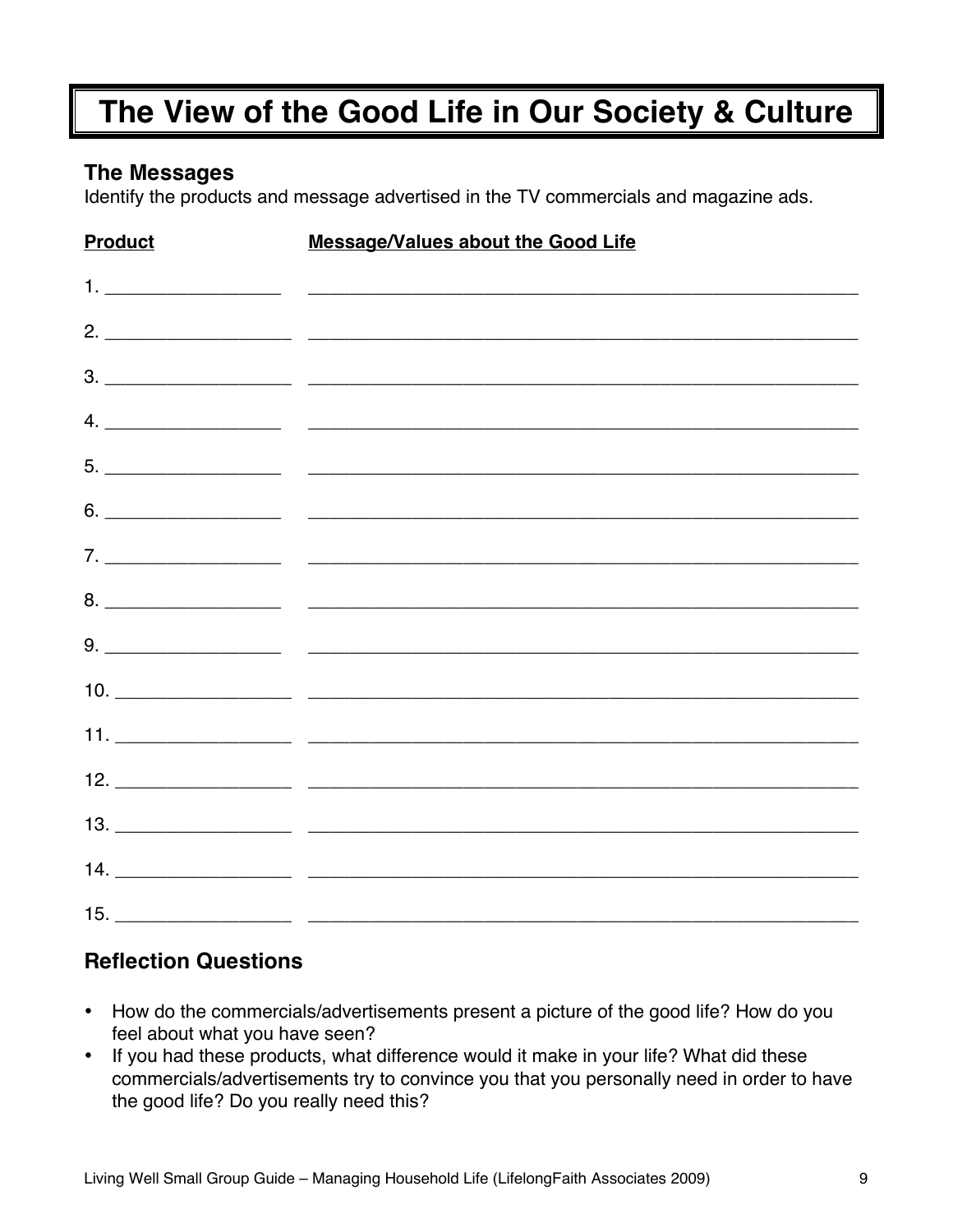# **Managing Household Time & Responsibilities**

| <b>Household Activities</b>                          | <b>Number of Hours</b> |
|------------------------------------------------------|------------------------|
| school and work                                      |                        |
| rest and sleep                                       |                        |
| activities and sports                                |                        |
| entertainment: TV, reading, listening to music       |                        |
| family meals and activities                          |                        |
| household chores and responsibilities                |                        |
| shopping                                             |                        |
| church activities and household spiritual activities |                        |
|                                                      |                        |
|                                                      |                        |
|                                                      |                        |
|                                                      |                        |
| Total                                                | 168 hours              |

*Now that you feel totally exhausted from all that you do as a household, take some time to reflect on what your time chart is telling you by using the following questions.* 

- **1. What does your household's use of time say about your priorities?**
- **2. How well does your household's current allocation of time reflect your hopes and dreams for your life together? How does your use of time reflect your values and what you most deeply believe?**
- **3. What are the blessings in your use of time each week?**
- **4. What are the stressors in your use of time each week?**
- **5. What would you change?**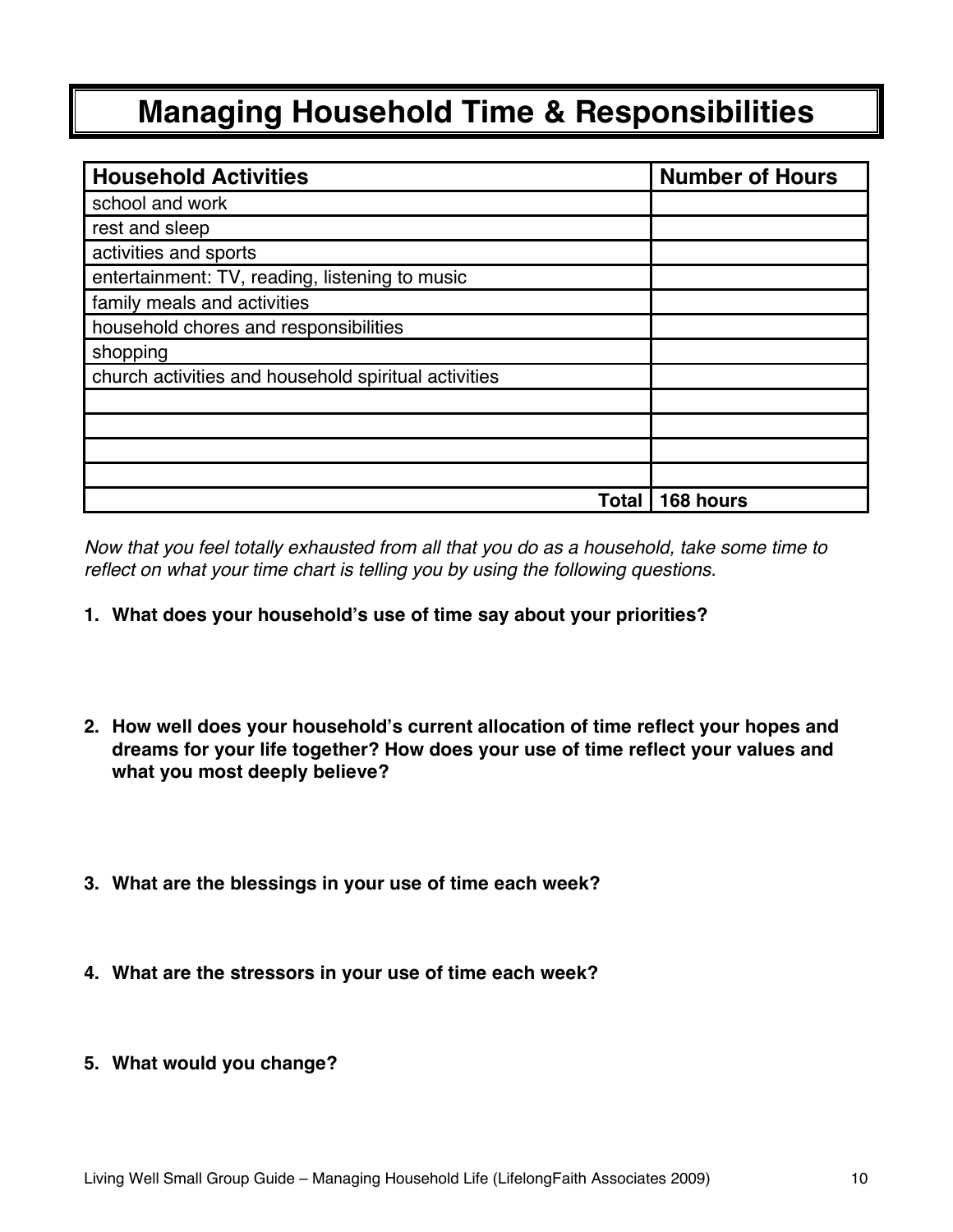# **Managing Household Money**

How we spend our money says a lot about what's important in life. There are the essential expenses, such as housing, food, utilities, and transportation. But there are also nonessential or "it would be nice" expenses, such as new clothes or entertainment. Draw a pie chart (below) that indicates the percentage of your household's money that is spent on essential expenses and the percentage that is spent on nonessential items. Identify the essentials (on the left side of the circle) and nonessentials (on the right) you actually spend money on.



## **Reflection**

- **1. What does your household 's use of money say about your priorities?**
- **2. How does your use of money reflect your values and what you most deeply believe?**
- **3. What are the blessings in your use of money?**
- **4. What are the stressors?**
- **5. What would you change in your allocation of money?**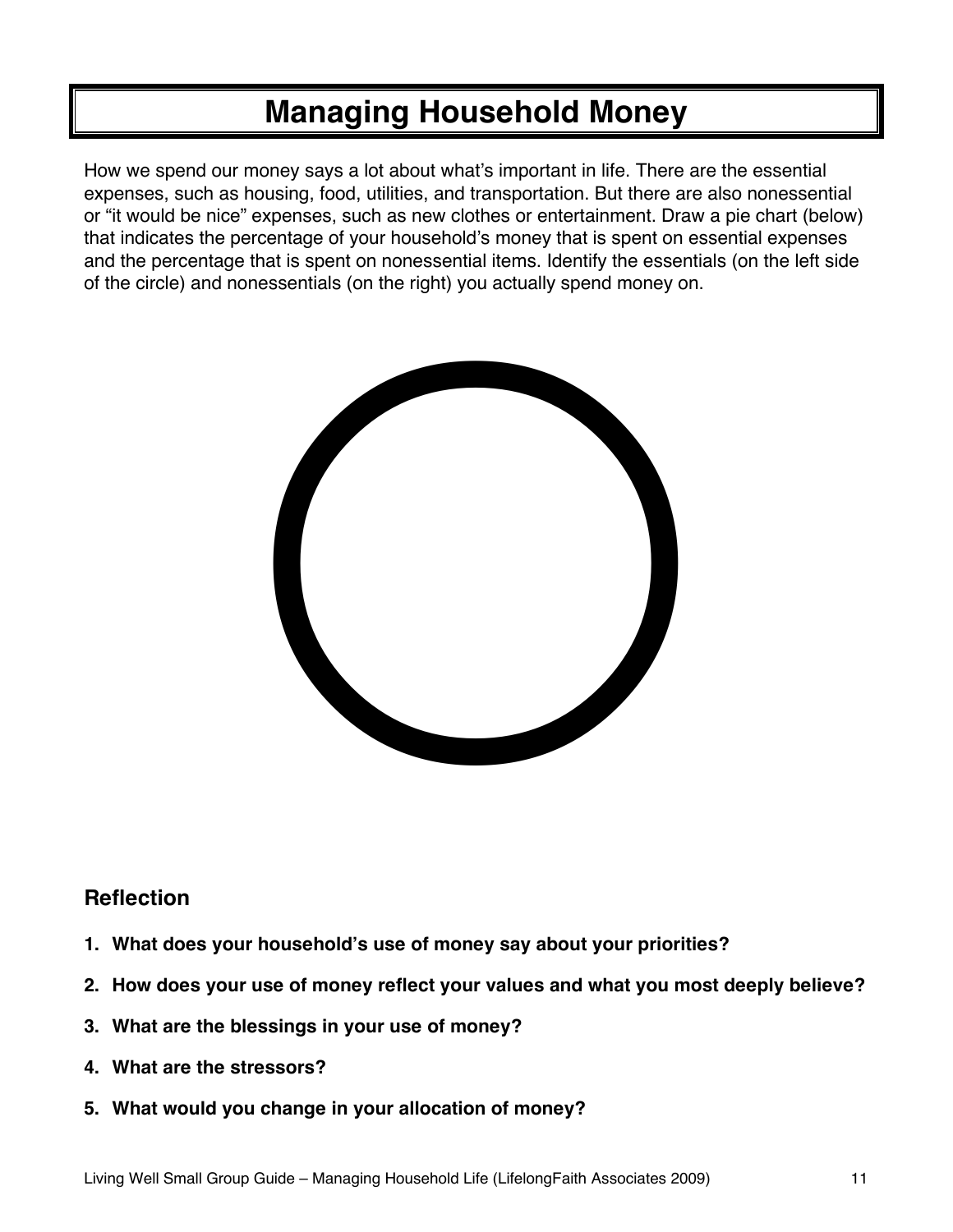# **Managing Household Property & Possessions**

Think about your material possessions and identify those possessions that you consider essential for household life, that are desirable but optional, and that are nonessential. Use the chart to list examples in each category.

| <b>Essential</b> | <b>Desirable but Optional</b> | <b>Not Necessary</b> |
|------------------|-------------------------------|----------------------|
|                  |                               |                      |
|                  |                               |                      |
|                  |                               |                      |
|                  |                               |                      |
|                  |                               |                      |
|                  |                               |                      |
|                  |                               |                      |
|                  |                               |                      |
|                  |                               |                      |
|                  |                               |                      |
|                  |                               |                      |

## **Reflection**

- 1. What do your material possessions say about your priorities?
- 2. How do your material possessions reflect your values and what you most deeply believe?
- 3. What would you change?

Think about a purchase you want to make in the future. What are some of the factors that will go into your decision-making. Rank the following values from most important (#1) to the least important when you are considering making a purchase. Do you think this new purchase is essential for household life, desirable but optional, or nonessential?

| Price                                                                 |
|-----------------------------------------------------------------------|
| Impact on the environment                                             |
| Personal spiritual development                                        |
| Status in my community                                                |
| A need versus a want                                                  |
| Moral integrity of the product manufacturer and how it treats workers |
| Convenience                                                           |
| Educational value of product                                          |
| Expresses your vision of your household                               |
| Other:                                                                |
|                                                                       |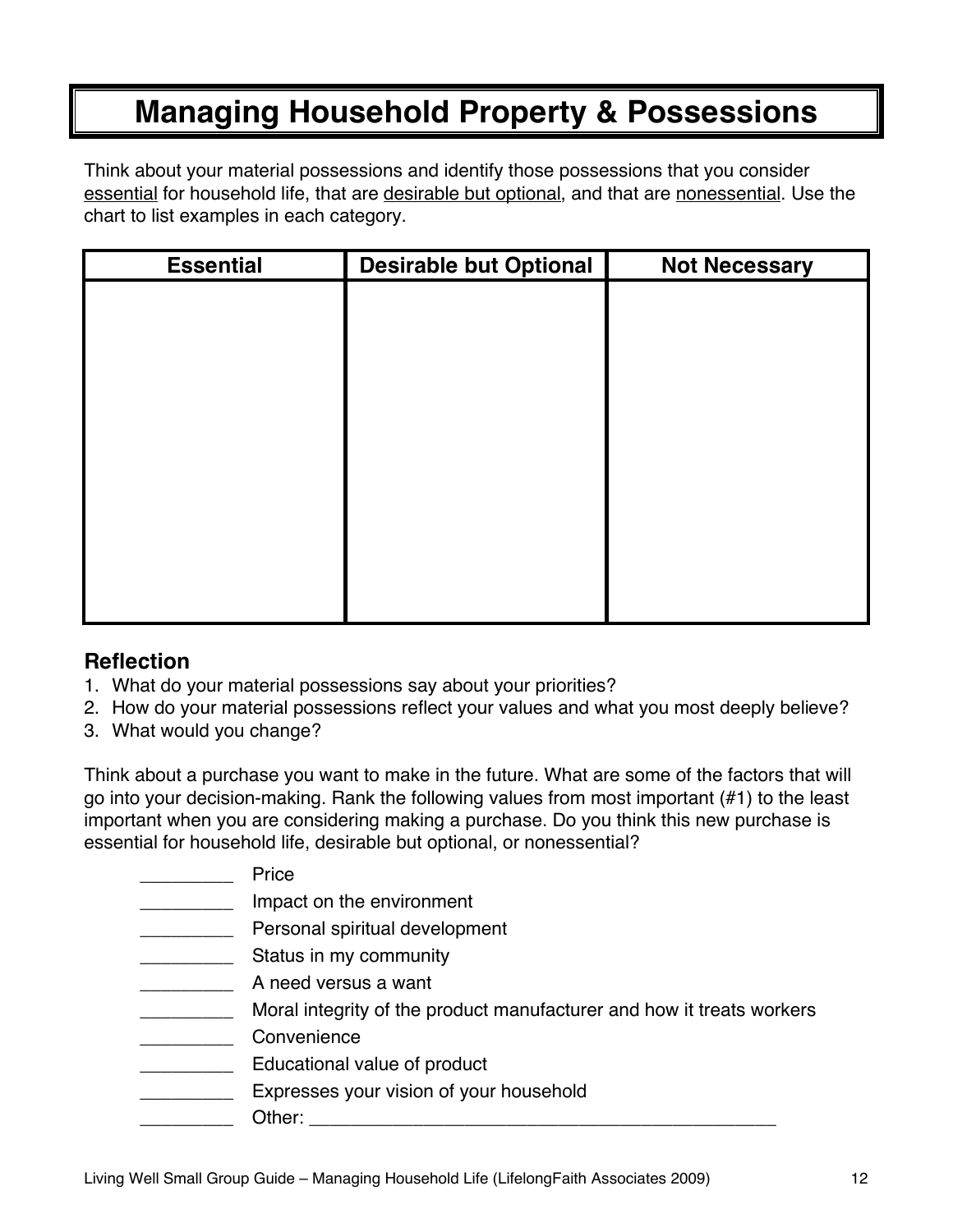# **Managing an "Environmentally-Friendly" Household**

Think about all the things you currently do and what you can begin doing—today!

| <b>Already</b> | <b>Will Begin</b> |                                                                           |
|----------------|-------------------|---------------------------------------------------------------------------|
| <b>Do This</b> | <b>Doing This</b> |                                                                           |
| $\Box$         | □                 | 1. Drive less: walk, bike, carpool, and/or use mass transit.              |
|                |                   | Consider a car-free day each week.                                        |
| □              | $\Box$            | 2. Eat less feedlot beef. Eat lower on the food chain-going               |
|                |                   | meatless for just one meal a week can make a difference. Eat              |
|                |                   | eco-friendly seafood.                                                     |
| $\Box$         | $\Box$            | 3. Free yourself from junk mail by removing your name for mailing         |
|                |                   | lists, and save a forest!                                                 |
| $\Box$         | $\Box$            | Install compact fluorescent light bulbs throughout your house.<br>4.      |
| □              | $\Box$            | 5. Conserve energy by lowering the temperature $3^{\circ}F$ in the winter |
|                |                   | from where you would normally set it, and raise the                       |
|                |                   | temperature $3^{\circ}F$ in the summer from where you would normally      |
|                |                   | set it. Turn down the heat and air conditioning when you aren't           |
|                |                   | home.                                                                     |
| $\Box$         | $\Box$            | 6. Eliminate lawn and garden pesticides and look for                      |
|                |                   | environmentally-friendly alternatives.                                    |
| $\Box$         | $\Box$            | 7. Reduce home water usage and use water-saving toilets,                  |
|                |                   | faucets, and shower heads. Take shorter showers.                          |
| $\Box$         | $\Box$            | 8. Eat more local, organic, in-season foods whenever possible and         |
|                |                   | reduce the amount of energy needed to transport food, thereby             |
|                |                   | reducing carbon emissions.                                                |
| $\Box$         | $\Box$            | 9. Use a reusable water bottle and a high-quality home filter             |
|                |                   | instead of buying bottled water.                                          |
| $\Box$         | $\Box$            | 10. Wash your clothes in cold water and choose the no-heat cycle          |
|                |                   | on your dishwasher.                                                       |
| $\Box$         | $\Box$            | 11. Bring your own bag or a cloth bag to the grocery store instead        |
|                |                   | of using disposable bags.                                                 |
| $\Box$         | $\Box$            | 12. Choose energy efficient EnergyStar appliances which reduce            |
|                |                   | carbon pollution, and have a big impact on your energy bill.              |
| $\Box$         | $\Box$            | 13. Turn off computers and monitors when not in use. Make sure            |
|                |                   | the hibernation and sleep settings are enabled.                           |
| $\Box$         | $\Box$            | 14. Weatherproof your home. Make sure your walls and ceilings are         |
|                |                   | insulated, and consider double-pane windows. Eliminate drafts             |
|                |                   | with caulking, weather strips, and storm windows and doors.               |
| $\Box$         | □                 | 15. Choose foods with less packaging to reduce waste.                     |
| $\Box$         | □                 | 16. Recycle all your paper, glass, aluminum, and plastic, as well         |
|                |                   | electronics.                                                              |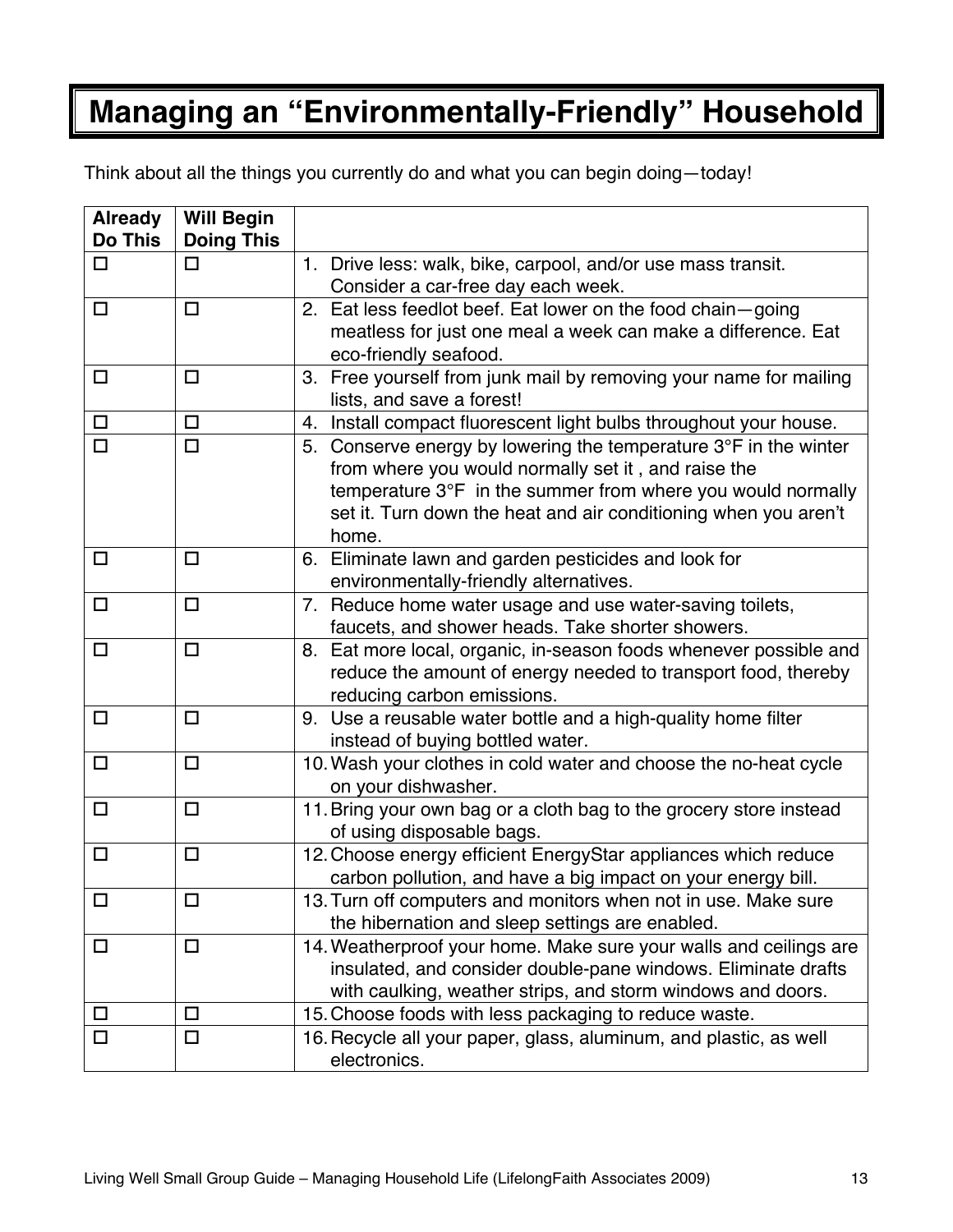# **Resources for Developing the Christian Practice of Managing Household Life**

"Household Economics." Sharon Daloz Parks. *Practicing Our Faith*. Dorothy C. Bass, editor. San Francisco: Jossey-Bass, 1997.

J*esus in the House: Gospel Reflections on Christ's Presence in the Home*. Allan F. Wright. Cincinnati: St. Anthony Messenger Press, 2007

The word "home" is used thirty-three times and the word "house" ninety-nine times in the Gospels of the New Revised Standard Version Bible. While many of us typically envision a Jesus who publicly preached in the streets and on the hillsides of Palestine, Jesus also ministered often in the home. "Why was it that Jesus spent so much of his time in the homes and houses of the people?" Allan Wright asks. "How did Jesus' own experience of home assist in his formation throughout his childhood and facilitate his understanding of the importance of home? More importantly, what lessons are there for us? Do we still need the presence of Jesus in our homes today? How much different would homes be today if we taught, forgave, healed and shared meals like Jesus did?" Biblical scholar Allan Wright explores twenty-nine usages of home in the Scriptures, offering a reflection on the Gospel story, a prayer, reflection questions and challenges to the reader. Written for families, small groups or personal use, *Jesus in the House* encourages all of us to bring the presence of Christ into our homes.

*Keeping House: The Litany of Everyday Life*. Margaret Kim Peterson. San Francisco: Jossey Bass, 2007. *Keeping House* is a wide-ranging and witty exploration of the spiritual gifts that are gained when we take the time to care for hearth and home. Margaret Kim Peterson examines the activities and attitudes of keeping house and making a home. Debunking the commonly held notion that keeping house is a waste of time or at best a hobby, Peterson uncovers the broader cultural and theological factors that make housekeeping an interesting and worthwhile discipline. She reveals how the seemingly ordinary tasks of folding laundry, buying groceries, cooking, making beds, and offering hospitality can be seen as spiritual practices that embody and express concrete and positive ways of living out Christian faith in relationship to others at home, in the church and in the world.

*Loving Your Home: An Upbeat, No-Nonsense Guide to Simplicity, Order, and Care.* Carol Showalter with Mary Jane Preston. Brewster, MA: Paraclete Press, 2009.

Learn to create a home you want to live in with this practical guide to creating order out of the chaos of daily life. Encouraging. Light-hearted. Roll-up-your-sleeves helpful. In this down-toearth guide, you begin by assessing the essentials of your home and daily routine. Then, facing the things that you find most bothersome or difficult, you learn basic steps to de-stress your home and organize your life. For anyone, organized or disorganized, a gentle, mindful guide to bringing God's order into the order of life. Includes:

- Tips on living well and making your house a home.
- Ideas on "lightening your load" by working together with friends.
- Spiritual words of wisdom on the everyday work of living.
- Checklists for cleaning/organizing specific areas of your home.
- Daily, weekly, and monthly goals.
- How to create a yearly plan for maintaining a home of simplicity, order, and care